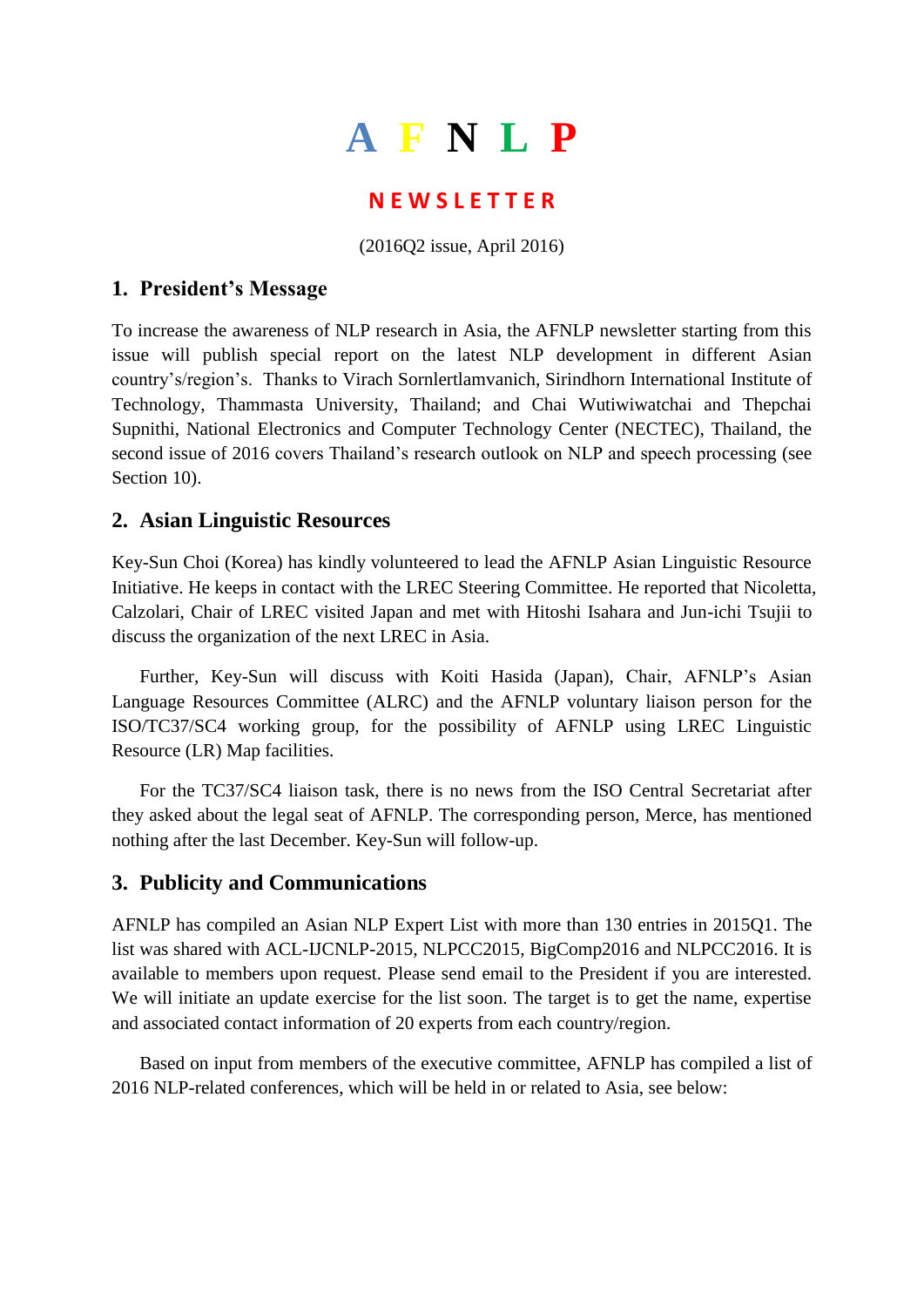| <b>Conference</b>                                   |              | <b>Submission Date Notification Date</b> | <b>Conference Date</b> | <b>Location</b>    |  |
|-----------------------------------------------------|--------------|------------------------------------------|------------------------|--------------------|--|
| <b>LREC 2016</b>                                    | Oct 15, 2015 | Feb 1, 2016                              | May 23-28, 2016        | Portoroz, Slovenia |  |
| <b>NAACL 2016</b>                                   | Jan 6, 2016  | Mar 2, 2016                              | Jun 12-17, 2016        | San Diego, USA     |  |
| <b>SIGIR 2016</b>                                   | Jan 21 2016  | Mar 31, 2016                             | Jul 17-21, 2016        | Pisa, Italy        |  |
| <b>ACL 2016</b>                                     | Mar 18, 2016 | May 24, 2016                             | Aug 7-12, 2016         | Berlin, Germany    |  |
| <b>EMNLP 2016</b>                                   | Jun 3, 2016  | Jul 29, 2016                             | Sep 1-5, 2016          | Austin, TX, USA    |  |
| <b>ICHAI2016</b>                                    | Apr 30 2016  | Jun 24, 2016                             | Oct 4-7, 2016          | Singapore          |  |
| PACLIC <sub>2016</sub>                              | Jun 30, 2016 | Jul 31 2016                              | Oct 28-30, 2016        | Seoul, Korea       |  |
| <b>IALP 2016</b>                                    | Jul 20, 2016 | Aug 20, 2016                             | Nov 21-23, 2016        | Tainan, Taiwan     |  |
| NLPCC2016                                           | Jul 22, 2016 | Sep 17, 2016                             | Dec 2-6, 2016          | Kunming, China     |  |
| <b>COLING 2016</b>                                  | Jun 15, 2016 | Sep 19, 2016                             | Dec 11-16, 2016        | Osaka, Japan       |  |
| <b>MT Summit XVI</b>                                | <b>TBD</b>   | <b>TBD</b>                               | Sep 18-22, 2017        | Nagoya, Japan      |  |
| IJCNLP2017                                          | TBD          | <b>TBD</b>                               | Nov 20-24, 2017        | Taipei, Taiwan     |  |
| Conferences sponsored, supported or hosted by AFNLP |              |                                          |                        |                    |  |

# **4. Scholarship and Awards**

AFNLP has awarded the following papers for two AFNLP Asian Language Best Paper Awards in the  $4<sup>th</sup>$  Natural Language Processing and Chinese Computing (NLPCC2015), October 8-11, 2015, Nanchang, China. (see [http://tcci.ccf.org.cn/conference/2015/index.html\)](http://tcci.ccf.org.cn/conference/2015/index.html)

- 1. *A Dynamical Glyph Generation Method of Xiangxi Folk Hmong Characters and Its Implementation Approach.* Liping Mo (Ji Shou University) and Kaiqing Zhou (Universiti Teknologi Malaysia),
- 2. *Uyghur Text Automatic Segmentation Method Based on Inter-Word Association Degree Measuring.* Turdi Tohti, Winira Musajan and Askar Hamdulla (Xinjiang University)

AFNLP has supported the AFNLP Asian Language Best Paper Award in the  $3<sup>rd</sup>$ International Conference on Big Data and Grid Computing, January 18-20, Hong Kong. (see [http://conf2016.bigcomputing.org/main/\)](http://conf2016.bigcomputing.org/main/)

AFNLP has committed three more best paper awards to the following conferences:

- a. ACL-2016 Student Research Workshop, August 7-12, 2016
- b. IALP-2016, Tainan, Taiwan, November 21-23, 2016
- c. COLING-2016, Osaka, Japan, December 11-16, 2016

\

# **5. IJCNLP 2017**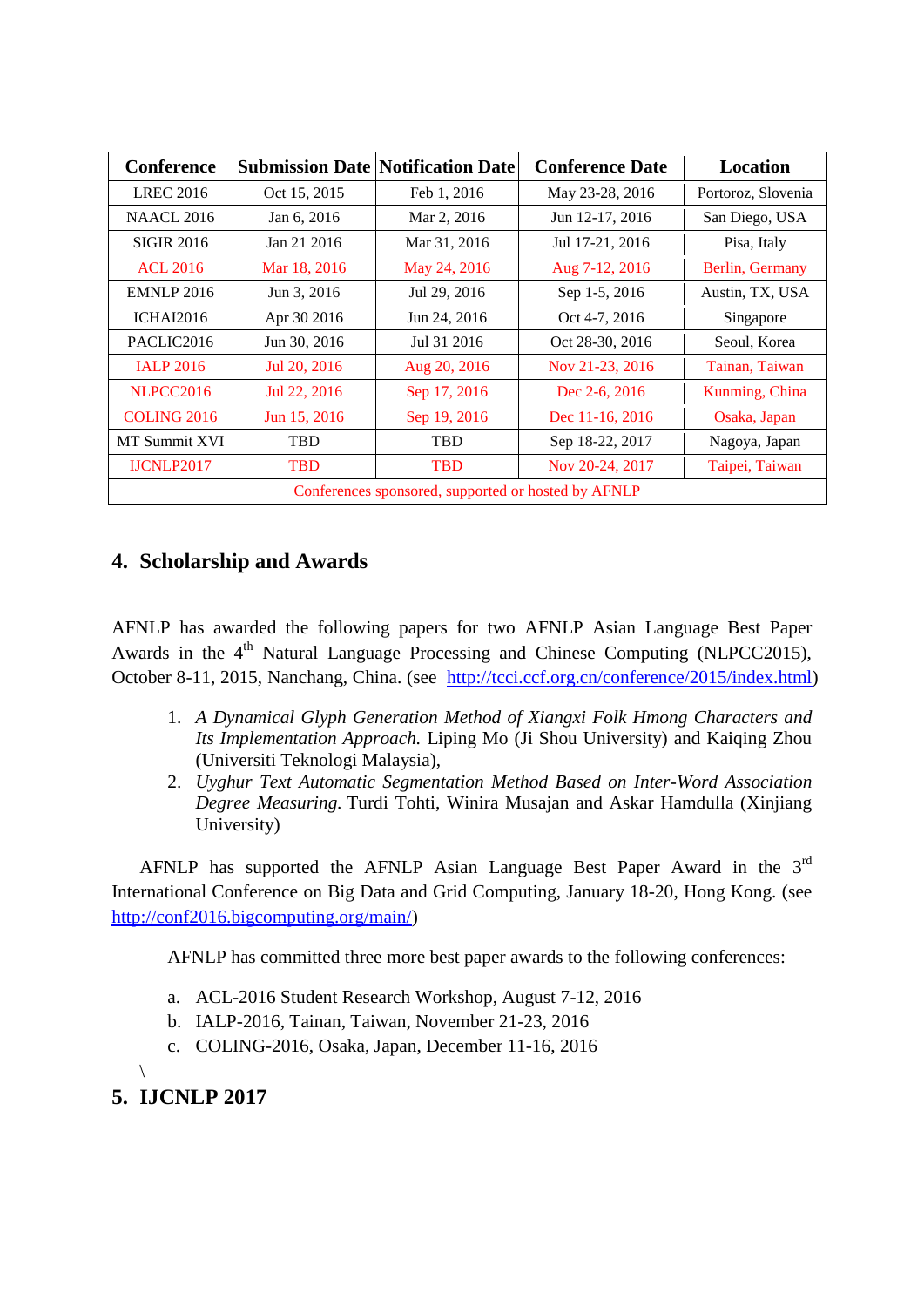The 8th International Joint Conference on Natural Language Processing (IJCNLP 2017), organized by The Association for Computational Linguistics and Chinese Language Processing (ACLCLP) and hosted by The Asian Federation of Natural Language Processing (AFNLP) Associations, will be held in Taipei, Taiwan on November 20-24, 2017. IJCNLP 2017 will feature full papers, short papers, demonstrations, tutorials, and workshops.

The Pre-Conference Workshops and Tutorials: November 20, 2017; Main Conferences: November 21-23, 2017 and Post-Conference Workshops: November 24, 2017.

Local Organizing Co-Chairs: Yuen-Hsien Tseng, National Taiwan Normal University; Hsin-Hsi Chen, National Taiwan University; Chung-Hsien Wu, National Cheng Kung University.

#### **6. Call For Bids to Host ACL 2018**

ACL invites proposals to host the conference in the Asia-Australasia-Oceania region in July or August 2018 and is now seeking preliminary draft proposals from prospective bidders in the Asia-Pacific region. The selected location for ACL 2018 will be announced at the ACL 2016 conference (Berlin, Germany, August 7-12, 2016). See the following link for details: http://www.aclweb.org/portal/content/final-call-bids-acl-2018

Notice that the following Asian NLP researchers are involved in the ACL2018 Conference Coordination Committee:

- 1. Pascale Fung, HKUST, Hong Kong (Program Chair ACL2013)
- 2. Haizhou LI,  $I^2R$ , Singapore (General Chair, ACL2012; Local Arrangement Chair, ACL-IJCNLP09 )
- 3. Yuji Matsumoto, NIST, Japan (General Chair, ACL-IJCNLP 2015)
- 4. Jong Park, KAIST, Korea (Local Arrangement Chair, ACL 2012; PC Chair IJCNLP13)

#### **7. Standardization Meeting on NLP Annotation in Asia**

In March 30-31 and April 1, 2016, a standardization meeting for "Natural Language Processing Annotation Knowledge Base Framework" was held in KAIST (Daejeon, Korea). It was attended by Piek Vossen (Holland), President, Global WordNet Association; Koiti Hasida (Japan), Chair of AFNLP ALRC; and Key-Sun Choi (Korea), AFNLP Lead in Asian Linguistic Resource Initiative. The objective of the meeting is to recommend a specification for coordinating and using the different open NLP annotation standards and tools.

#### **8. COLING2016: Call For Workshops**

Key-Sun Choi, Past President, AFNLP, is the Workshop Co-Chair of COLING2016. AFNLP Members are invited to submit proposals, see Call-For-Workshop proposals (http://coling2016.anlp.jp/call-for-workshops.html)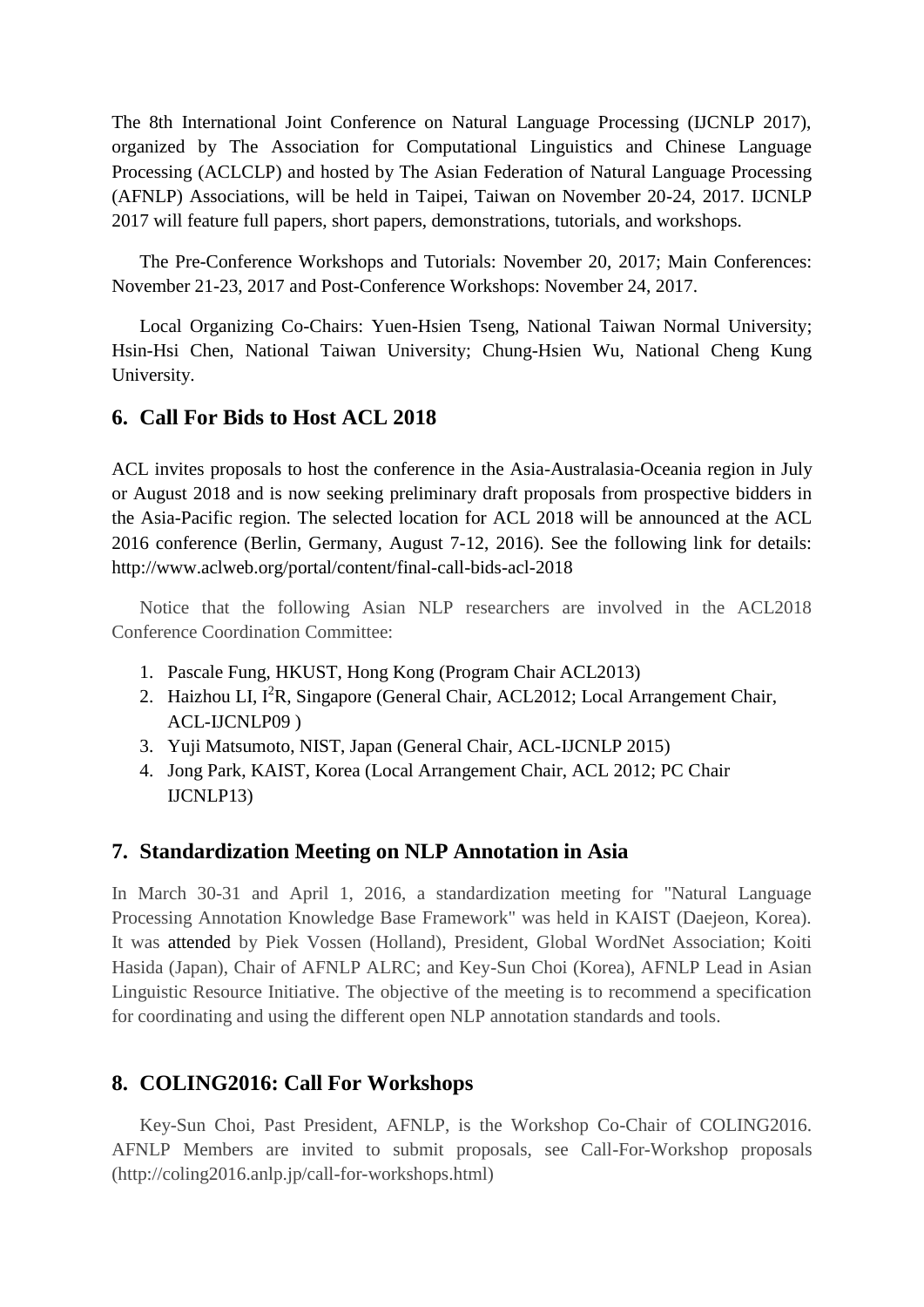# **9. COLING2016: Call For Papers**

The Association for Natural Language Processing in Japan is hosting COLING2016, which will be held on December 11-16 in Osaka, Japan. AFNLP members are invited to submit papers. Dues are July 15 for full papers and August 26 for demo papers. See more details at [http://coling2016.anlp.jp.](http://coling2016.anlp.jp/)

More on next page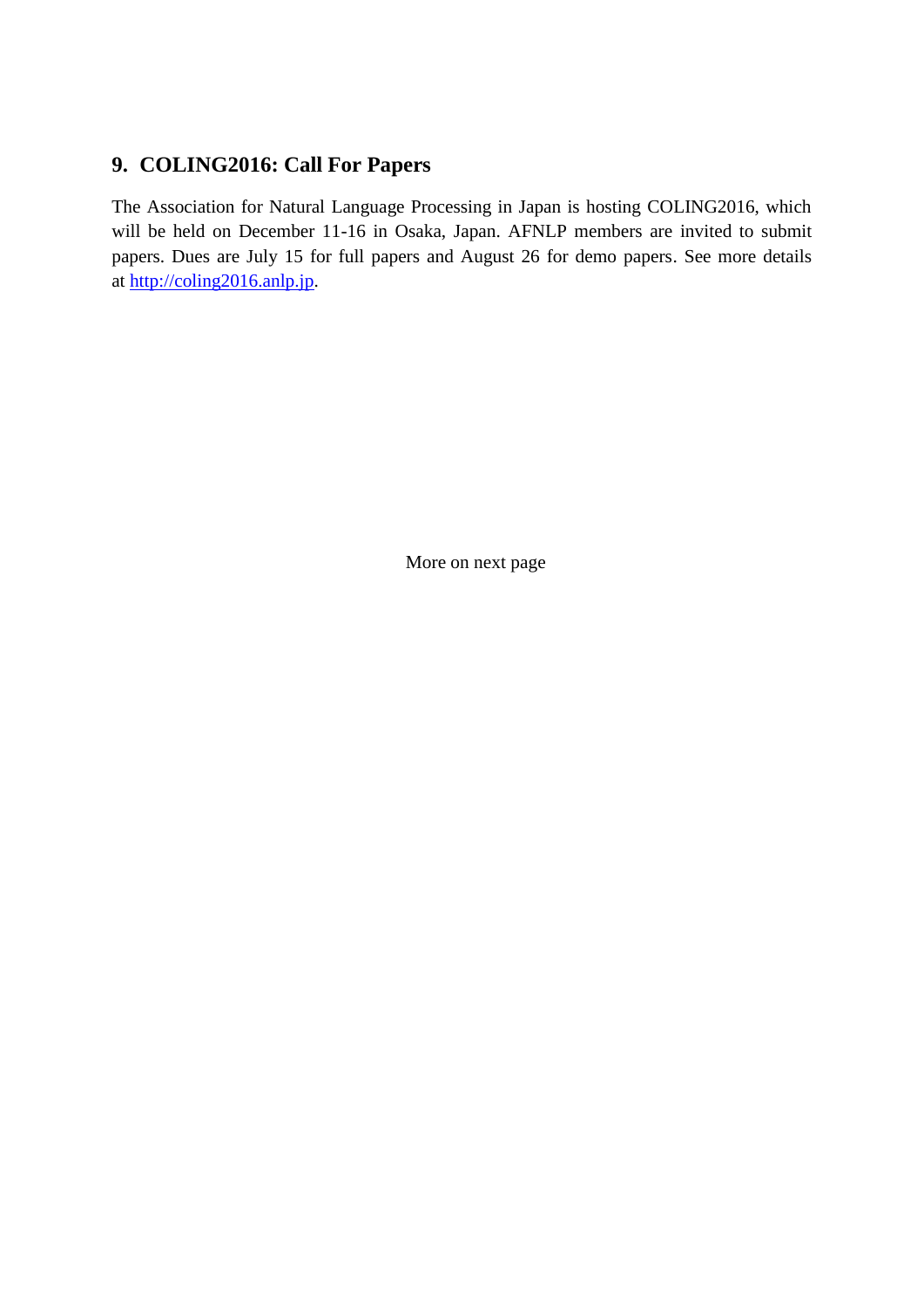# **Thailand Natural Language Processing and Speech Processing Research Outlook 2016**

Virach Sornlertlamvanich<sup>1</sup>, Chai Wutiwiwatchai<sup>2</sup> and Thepchai Supnithi<sup>2</sup> <sup>1</sup>Sirindhorn International Institute of Technology, Thammasta University, Thailand <sup>2</sup>National Electronics and Computer Technology Center (NECTEC), Thailand virach@siit.tu.ac.th, chai.wutiwiwatchai@nectec.or.th, thepchai.supnithi@nectec.or.th

In a long range of NLP research in Thailand, Natural Language Processing and Speech Processing communities are working very closely since beginning. There is no doubt that why both communities can share their resources in a most efficient way. Corpora and tools are created to serve for both research needs. NLP research kickoff in Thailand was significantly seen after the two big projects of Machine Translation, namely ARIANE (1981) and CICC Multi-lingual Machine Translation (1987- 1994). Many research groups were established in universities and research institutes since then. Currently, the achievements are also fruitful implemented in commercial solutions such as electronic dictionary, document management system, speech interface system, opinion mining, and more and more growth in the needs for Big Data analytics.

This report is partly collected from the known communities, which cannot thoroughly represent all the activities in countrywide. It is expected to reflect the basic continuous movement of the efforts in the recent days.

#### **I. Research Communities**

Groups of researchers are formed up in universities and research institutes to make contributions in the scope of their interests. By browsing the following tables, it is apparent that NLP and Speech Processing are already reaching into many groups of research interests.

| Organizations                             | Scope of Interests                                                                               |
|-------------------------------------------|--------------------------------------------------------------------------------------------------|
| National Electronics and Computer         | Thai NLP, Machine Translation, Sentiment                                                         |
| Technology Center (NECTEC)                | Analysis                                                                                         |
| Linguistics, Chulalongkorn University     | Corpus Development                                                                               |
| Computer Science, Thammasat<br>University | Thai NLP, Machine Translation                                                                    |
| SIIT, Thammasat University                | Thai NLP, Text Summarization, NER,<br>Sentiment Analysis, Social Text Analysis,<br>Asian Wordnet |

### **NLP related communities**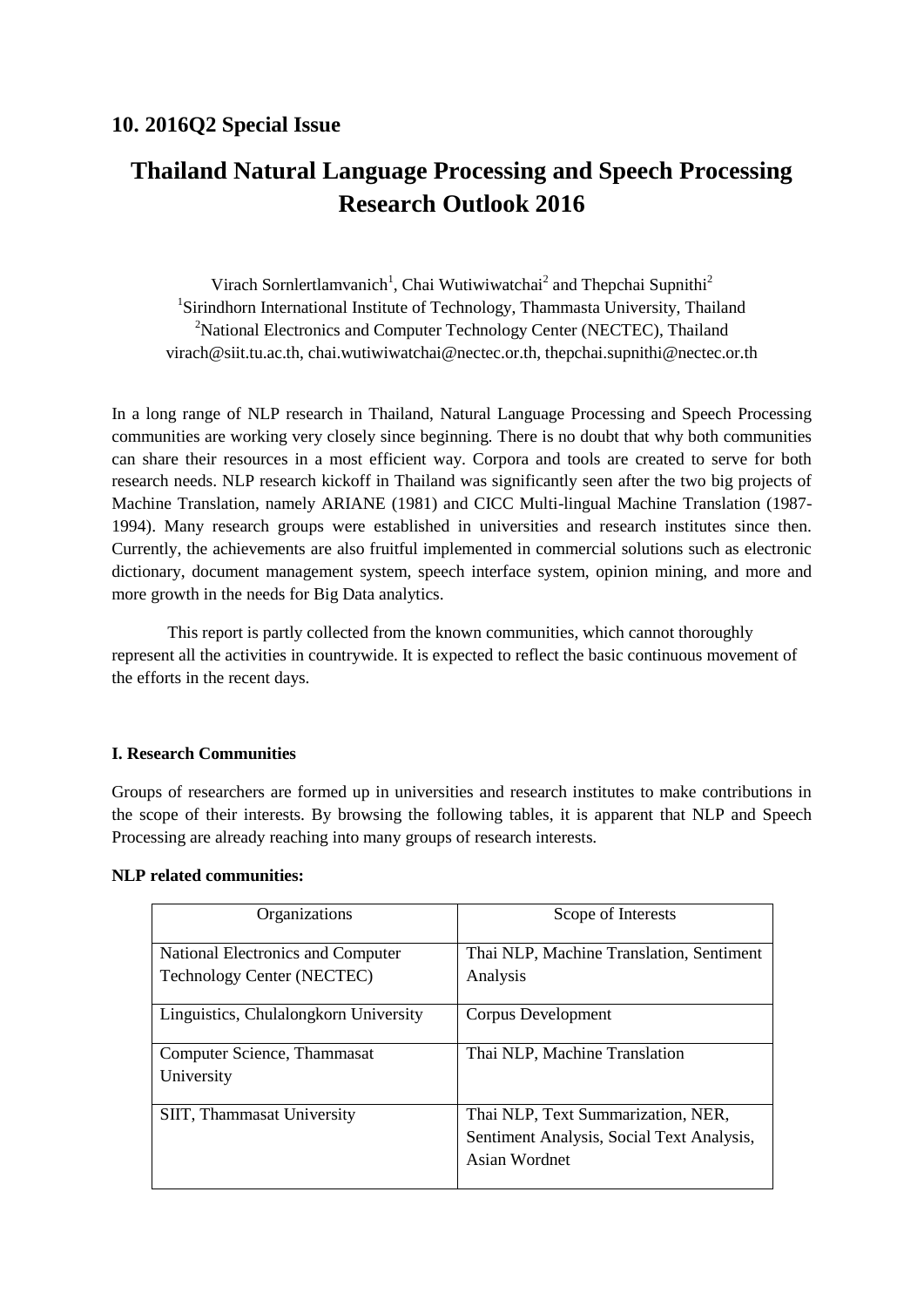| <b>Kasetsart University</b> | <b>Sentiment Analysis</b>  |
|-----------------------------|----------------------------|
| Chiang Mai University       | <b>Machine Translation</b> |

#### **Speech Processing related communities:**

| Organizations                                                             | Scope of Interests                                                                                       |
|---------------------------------------------------------------------------|----------------------------------------------------------------------------------------------------------|
| National Electronics and Computer<br>Technology Center (NECTEC)           | Thai LVCSR, Thai/English TTS, Thai<br>pronunciation assessment for medical<br>treatment                  |
| Computer Engineering, Chulalongkorn<br>University                         | Thai TTS, Technologies for people with<br>disabilities                                                   |
| Electrical Engineering, Thammasat<br>University                           | Speech enhancement, Speech analysis and<br>processing for hearing impaired and<br>speech training fields |
| Faculty of Liberal Arts, Thammasat<br>University                          | Speech analysis and processing for hearing<br>impaired and speech training fields                        |
| Electrical Engineering, King Mongkut<br>University of Technology Thonburi | Speech and audio signal processing<br>applications                                                       |
| Computer Engineering, Prince of Songkla<br>University                     | ASR for the southern Thai dialect language                                                               |
| Computer Science, Konkaen University                                      | TTS for the north-eastern Thai dialect<br>language                                                       |

#### **II. Research Activities**

The activities are grouped by their recent significant efforts. Not all research interests in the above tables are elaborated.

#### (1) Thai NLP and Text Processing

The fundamental of Thai NLP is essential in the recent growth of the Big Data. After releasing the first 5 million words annotated corpus for BEST contest, Thai word segmentation was significantly improved. In SNLP 2016, there are two papers related to word segmentation. The first paper combines dictionary with current CRF method to show the improved accuracy. Since word segmentation is domain dependent task, the second paper attempts to develop a domain-adaptation technique for Thai word segmentation. A CRF based Thai POS tagging is developed and obtains around 97% accuracy. A mathematical model for parameter estimation method for a generative model for PGLR parsing is introduced for Thai parser. Named Entity Recognition (NER) and Semantic Relation Extraction are yet another crucial issues for representing the essential information of the text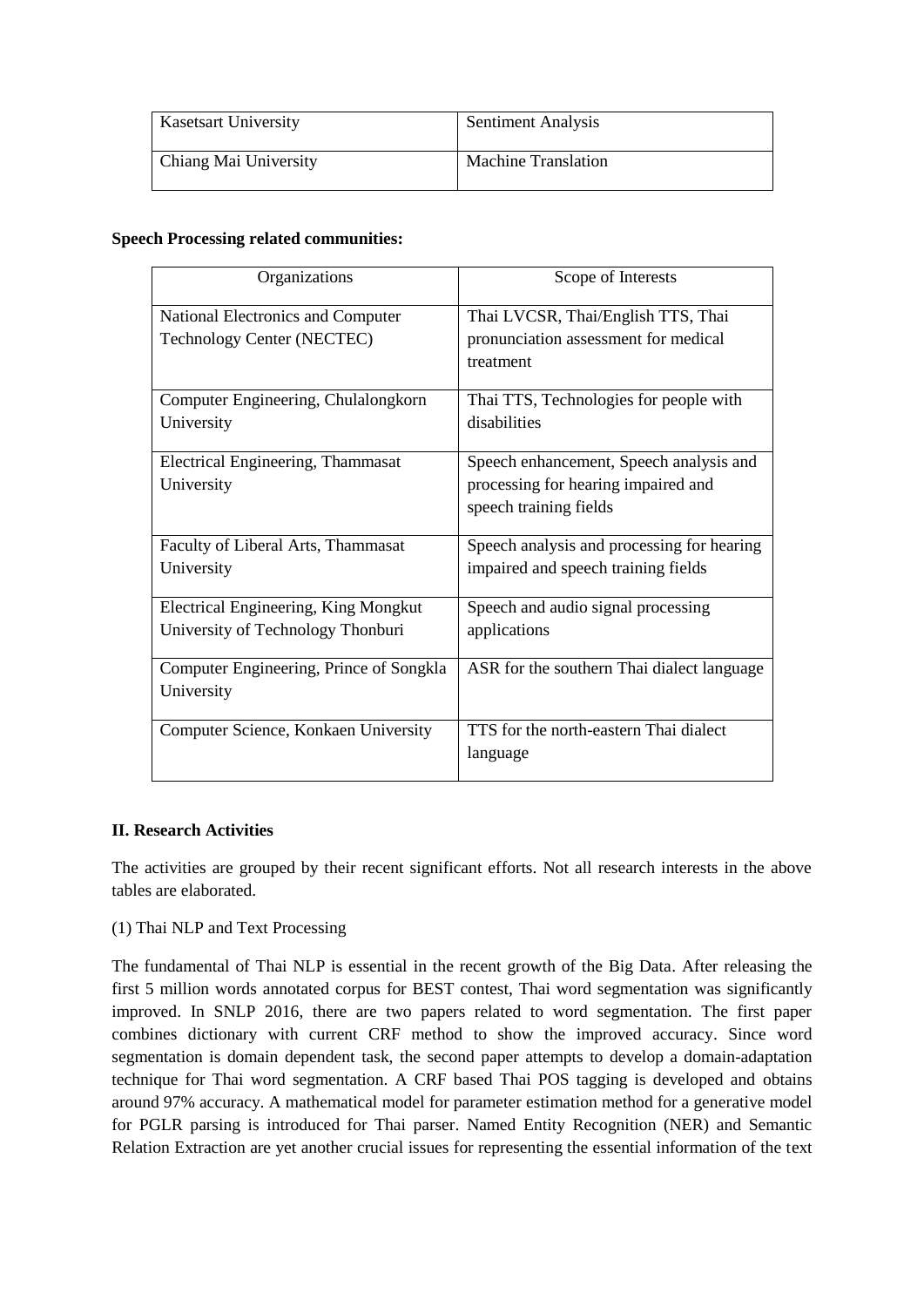for understanding the relation between texts. Machine learning and deep learning approaches are gaining their potential in improving the performance in many research topics.

#### (2) Machine Translation

Machine Translation is one of the long histories of Thai NLP research. Currently, there are two main works we are focusing on. One is a hierarchical based machine translation for Chinese  $\leftrightarrow$  Thai. Another is the collaborative project with ASEAN organizations, ASEAN MT project. This project starts from collecting 20 thousands sentences of travel domain corpus from ten languages and develop a statistical machine translation for all language pairs. The current BLEU score is around 20-40. To support this research, a translation management system is developed for bilingual or multilingual corpus development.

#### (3) Sentiment and Social Text Analysis

Sentiment analysis is expected in modern business, especially to grasp the trend of customer favorite. It is applied to social media text to understand the community response or understanding the customer requirement from the feedback. Two main analysis modules, intention and sentiment, are based on classification algorithm to automatically assign appropriate intention and sentiment class labels for a given text

#### (4) Text Summarization

Recently there have been an increasing number of online news articles published in any language on public news web sites, social media and web portals. There is a work that applies Thai Elementary Discourse Unit (TEDU) and then proposes a three-stage method of Thai multi-document summarization, i.e., unit segmentation, unit-graph formulation, and unit selection for summarization.

(5) To comprehensively improve the performance Thai LVCSR, NECTEC joined with Computer Engineering, Chulalongkorn University to conduct a recent project named "Thai automatic speech recognition service". Under this project, speech and text corpora in various domains have been enlarged. In summary, the acoustic model has been trained by over 200 hours of speech mainly from read, broadcast, and mobile collections. The language model has been trained by over 70 million words in 12 genres. A hybrid language modeling approach proposed in INTERSPEECH 2013 has been deployed to reduce the size of vocabulary and the out-of-vocabulary rate with no degradation of the recognition accuracy. Evaluated on 3,000 open-domain utterances, the system currently achieves 23% word accuracy. More speech and text data are being collected using social media prompts. Currently, over 100,000 utterances from around 200 speakers with gender balanced and environment distributed have been collected and used to improve the system ability to recognize spoken-style utterances.

(6) The Faculty of Medicine, Khonkaen University has joined NECTEC to pursue a 3-year project called Speech assessment and training tools for cleft-palate patients (2015-2017). This project aims to research and develop tools to assist dentists and speech therapists to assess and train their cleft-palate patients. Besides word sets designed individually in several medical centers, a standard phone balanced set is expected to be systematically designed. Having such standard set used in medical center partners, semi-automatic speech assessment, and training tools are then expected to be integrated in the treatment procedure, with an ultimate goal in enhancing the treatment efficiency over the previous traditional procedure.